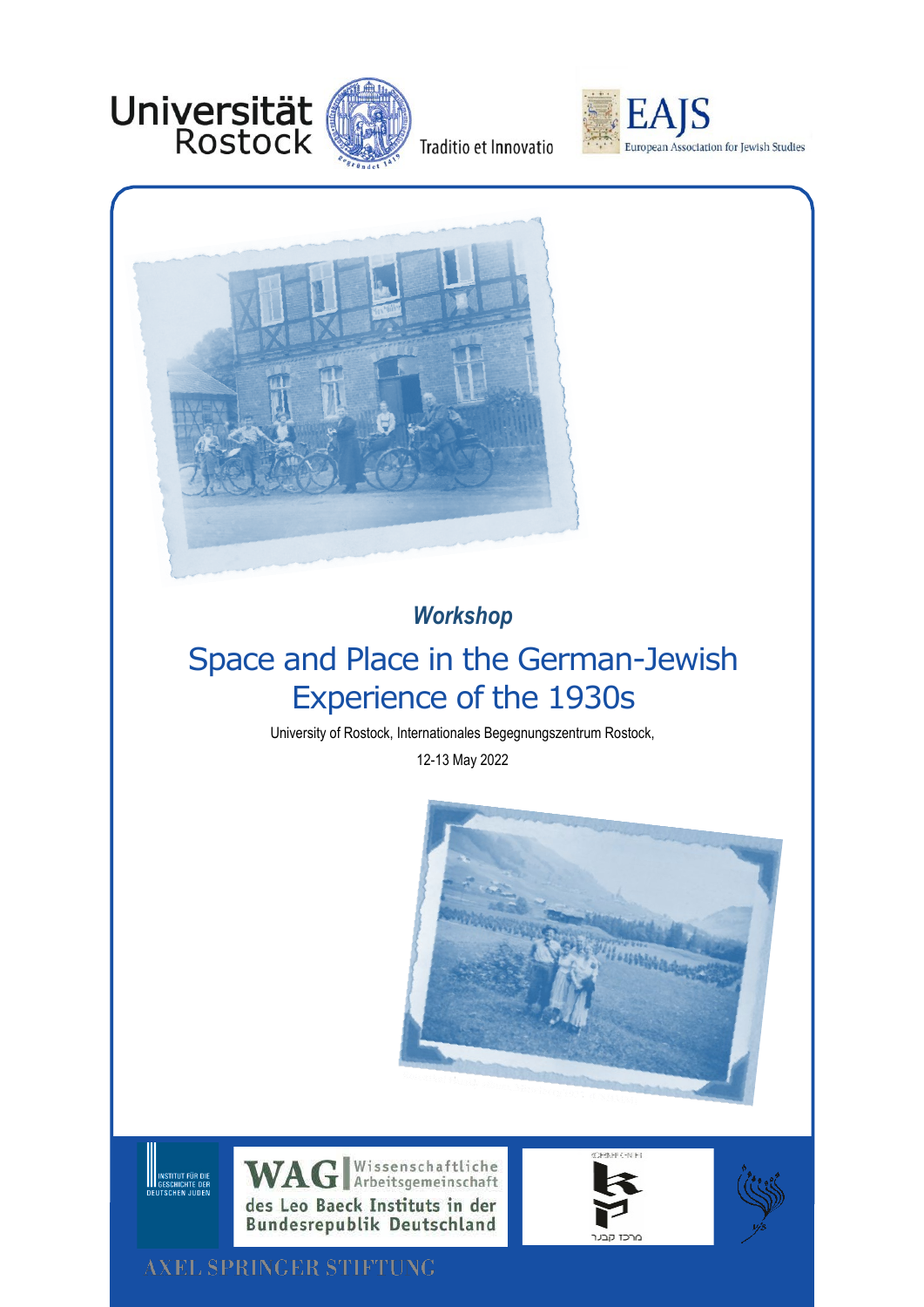# **Thursday**

12:00–12:30 **Arrival**

12:30–13:00 **Introduction** 

# 13:00–15:00

### **1. Creating Spaces of Memory**

*GERALD LAMPRECHT (GRAZ)* Entangled Memories. Jewish and non-Jewish Discourses on the Great War in Interwar Austria

*KATRIN STEFFEN (BRIGHTON)* East German-Jewish Spaces in Berlin. Jewish Heritage Societies (Heimatvereine) and their diasporic milieu in the 1930ies

*JOACHIM SCHLÖR (SOUTHAMPTON)* Brückenallee 33, Berlin

# 15:30-17:30

#### **2. Being In-Between**

*DAVID JÜNGER (ROSTOCK)* From Myth to Reality. German Jews Discover Palestine (1933–1938)

*CHARLIE KNIGHT (SOUTHAMPTON)* Mapping your coordinates. Space and Transnationality in Refugee Correspondence

*BJÖRN SIEGEL (HAMBURG/GRAZ)* Ships to Nowhere. A Maritime Space and Its Relevance to Decode Jewish Refugees' experiences in the 1930s

# 18:00-19:30

#### **Keynote Lecture**

*MARION KAPLAN (NEW YORK)* The Emotional Dissonance of Spaces. German Jewish Refugees in Portugal

*Hörsaal 218, Universitätsplatz 1*

### 20:00-22:00

#### **Conference Dinner**

at [Grüne Kombüse](https://gruenekombuese.de/) (vegan restaurant)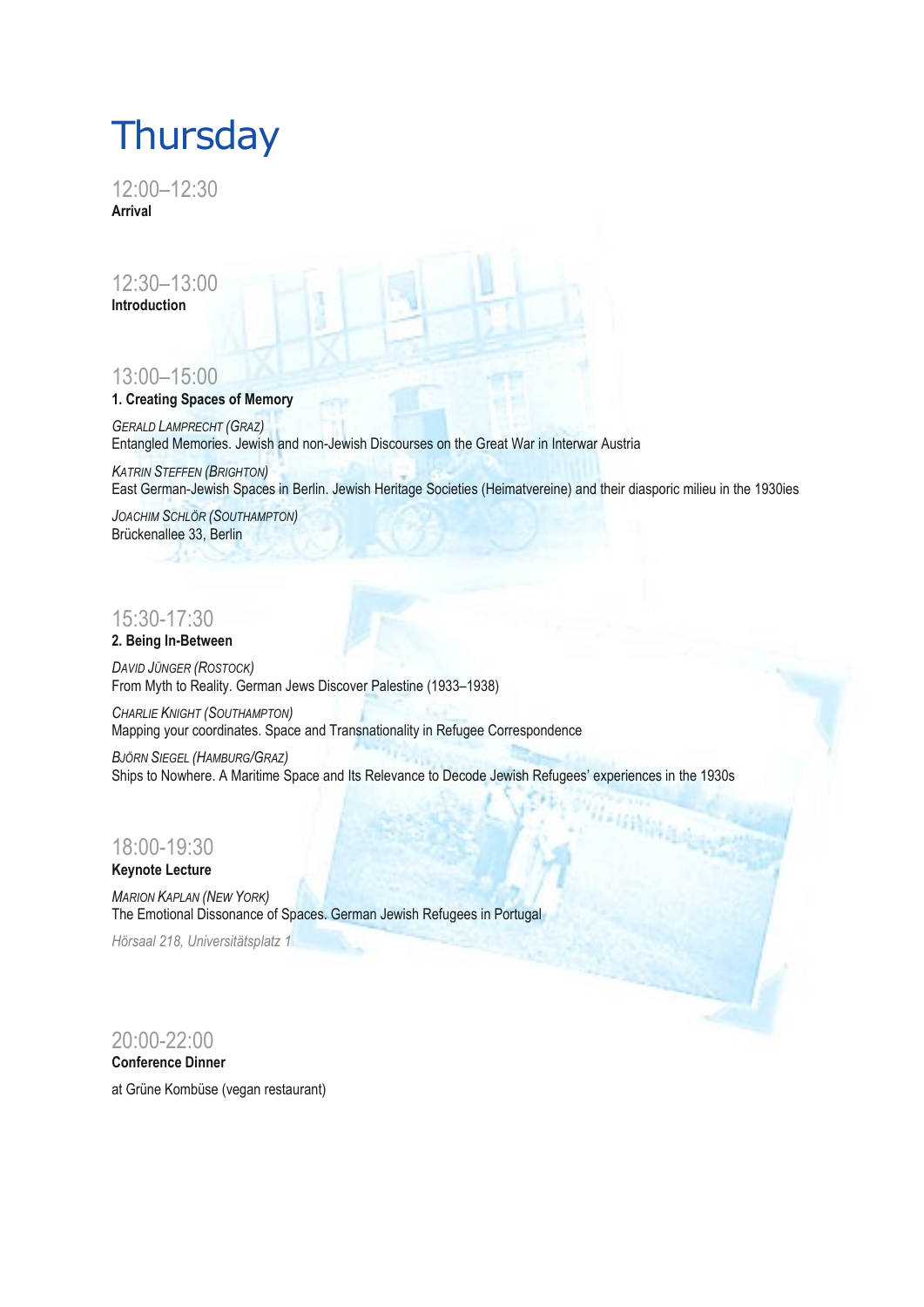# Friday

#### 09:00-11:30 **3. Vanishing Jewish Spaces**

*GUY MIRON (JERUSALEM)* Synagogues, Cemeteries, Sports facilities. Jewish spaces and places in Nazi Germany

*TERESA WALCH (GREENSBORO)* Rendering Germany 'judenrein': Space, Ideology, and German Jews in the 1930s

*KIM WÜNSCHMANN (HAMBURG)* Filming the destruction of the Munich Main Synagogue in June 1938. A spatial history-approach to the reading of visual sources

*MIRIAM RÜRUP (POTSDAM)* Dejudaization before Deportation. The removal of Jewish traces in urban topographies of German cities

# 12:00-14:00

#### **4. Visualizing Jewish Spaces**

*ROBERT MUELLER-STAHL (POTSDAM)* Capturing crisis. German-Jewish private travel photography between the Weimar Republic and Nazism

*SARAH WOBICK-SEGEV (HAMBURG)* Being and Not Being in Time and Place

*OFER ASCHKENAZI (JERUSALEM)* The Displacement of the Ordinary. The German-Jewish Home in Photography Narratives of Emigration

## 14:15-15:30 **Round table: Final Discussion**

**with Sandwich lunch** 

**End of conference & farewell**